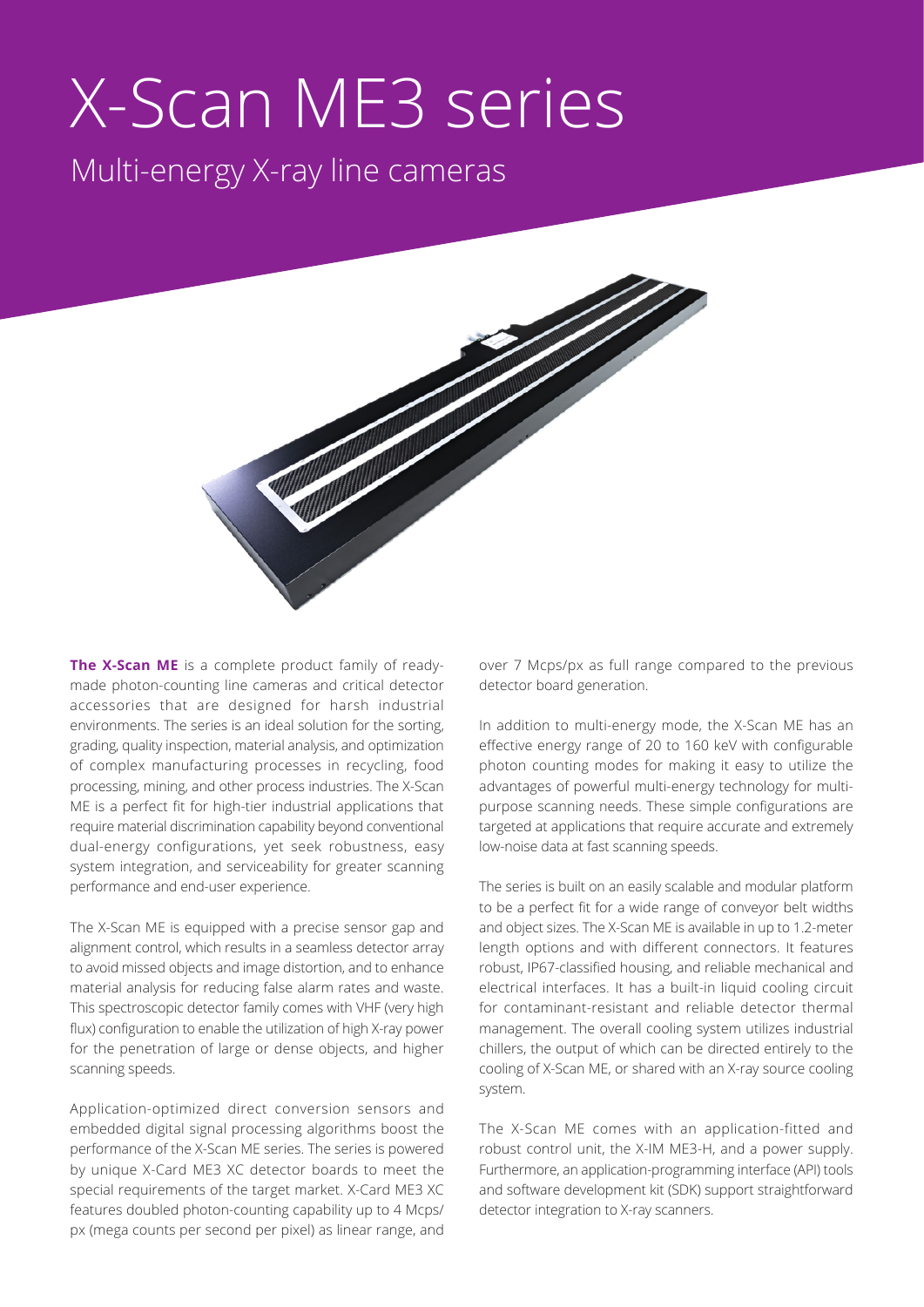

## **BENEFITS**

- Simplifies multi-energy X-ray system designs
- Scales to various system configurations
- Improves object detection rate, image quality, and material analysis
- Enables high penetration and high scan speeds up to 96 m/min
- Features robust water- and dust-resistant housing, and reliable mechanical and electrical interfaces
- Comes with a built-in liquid cooling circuit
- Enables straightforward and smooth system integration
- Supports easy serviceability

### KEY FEATURES

- Ready-made line camera series with proven ME sensors, X-Card ME3 XC
- Several detector length and connector options
- Precise sensor gap and alignment control with 0.8 mm native pitch
- Very high flux configuration with doubled photon-counting capability
- Effective energy range at 20 to 160 keV with configurable photon counting modes
- IP67-classified enclosure
- Liquid cooling system
- Optimized control unit in a separate housing, X-IM ME3-H
- API and SDK tools
- CE compliant

## APPLICATIONS

• Sorting, grading, quality inspection, material analysis, and optimization of complex manufacturing processes in high-tier recycling, food processing, mining, and other process industries.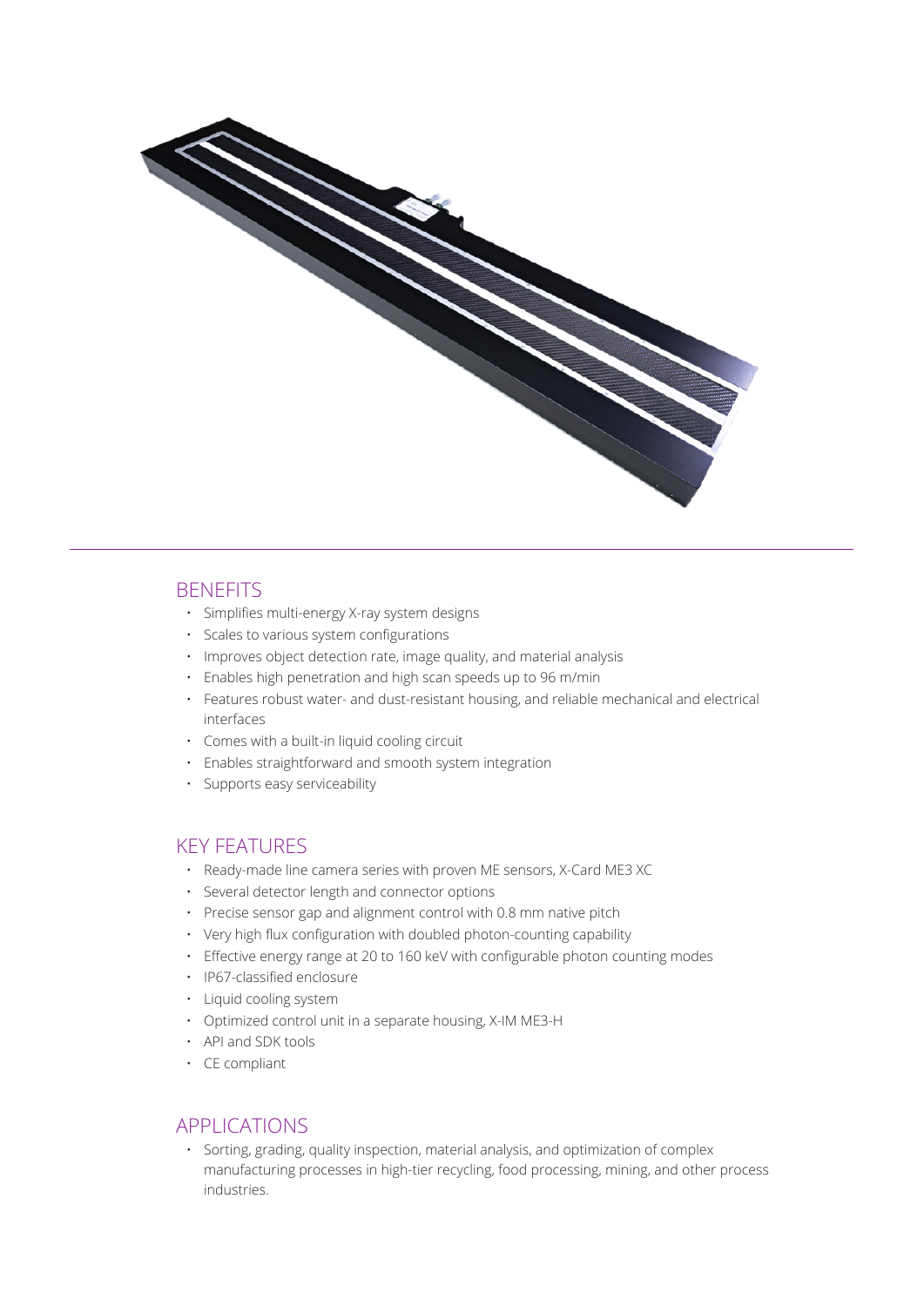# Key characteristics

| <b>FEATURE</b>                             | <b>X-SCAN ME3081229A</b>                                             | <b>X-SCAN ME3081229B</b> | <b>X-SCAN ME3080410A</b> |
|--------------------------------------------|----------------------------------------------------------------------|--------------------------|--------------------------|
| Detection method                           | Direct conversion, photon counting                                   |                          |                          |
| Semiconductor type                         | CdTe                                                                 |                          |                          |
| Crystal thickness                          | 2mm                                                                  |                          |                          |
| Detector element pitch                     | $0.8$ mm                                                             |                          |                          |
| Detector element binning                   | 1x1 (0.8 mm pitch); 2x1 (1.6 mm pitch)                               |                          |                          |
| Active area length                         | 1229 mm (1536 pixels)                                                | 1229 mm (1536 pixels)    | 410 mm (512 pixels)      |
| Energy range                               | 20 - 160 keV                                                         |                          |                          |
| Linearity                                  | $\geq$ 83% @ 4.10 <sup>6</sup> counts/s/pix                          |                          |                          |
| Count rate saturation                      | $>$ 7.0 $\cdot$ 10 $\rm{^6}$ counts/s/pix                            |                          |                          |
| Energy resolution (FWHM)                   | 7.7 KeV @ 60 keV (10 <sup>5</sup> counts/pix/s)                      |                          |                          |
| Line speed                                 | 4 m/min to 96 m/min                                                  |                          |                          |
| Counting period                            | $0.5$ ms to 100 ms (with step of 10 $\mu$ s)                         |                          |                          |
| Energy bins (channels)                     | Up to 128 in HER mode / 2 - 8 independently configurable in BIN mode |                          |                          |
| Pixel dynamic range / energy bin           | 16 bits per bin in HER mode / 32 bits per bin in BIN mode            |                          |                          |
| Power supply                               | Voltage 48 V DC                                                      |                          |                          |
| Power consumption                          | 425 W                                                                | 425 W                    | 140 W                    |
| Cooling medium flow & pressure             | 5 l/min @10 PSI                                                      |                          |                          |
| Interface, detector module to control unit | ME-link protocol with Cat7 cable, IP67 M12X connectors               |                          |                          |
| Interface location (power, data, cooling)  | Long side, center                                                    | Short side, detector end | Long side, center        |
| Interface, control unit to host computer   | Gigabit Ethernet, Cat7 cable, M12X-RJ45 connectors                   |                          |                          |
| Enclosure dimensions                       | 1332 x 284 x 54 mm                                                   | 1347 x 242 x 54 mm       | 512 x 284 x 54 mm        |
| Weight                                     | 25 kg                                                                | 25 kg                    | 15 kg                    |
| EMC compliance                             | EN 61326-1, EN 61000-4-2, EN 61000-4-3                               |                          |                          |
| RoHS compliance                            | Yes                                                                  |                          |                          |

X-IM ME3-H. An application-fitted and robust control unit.

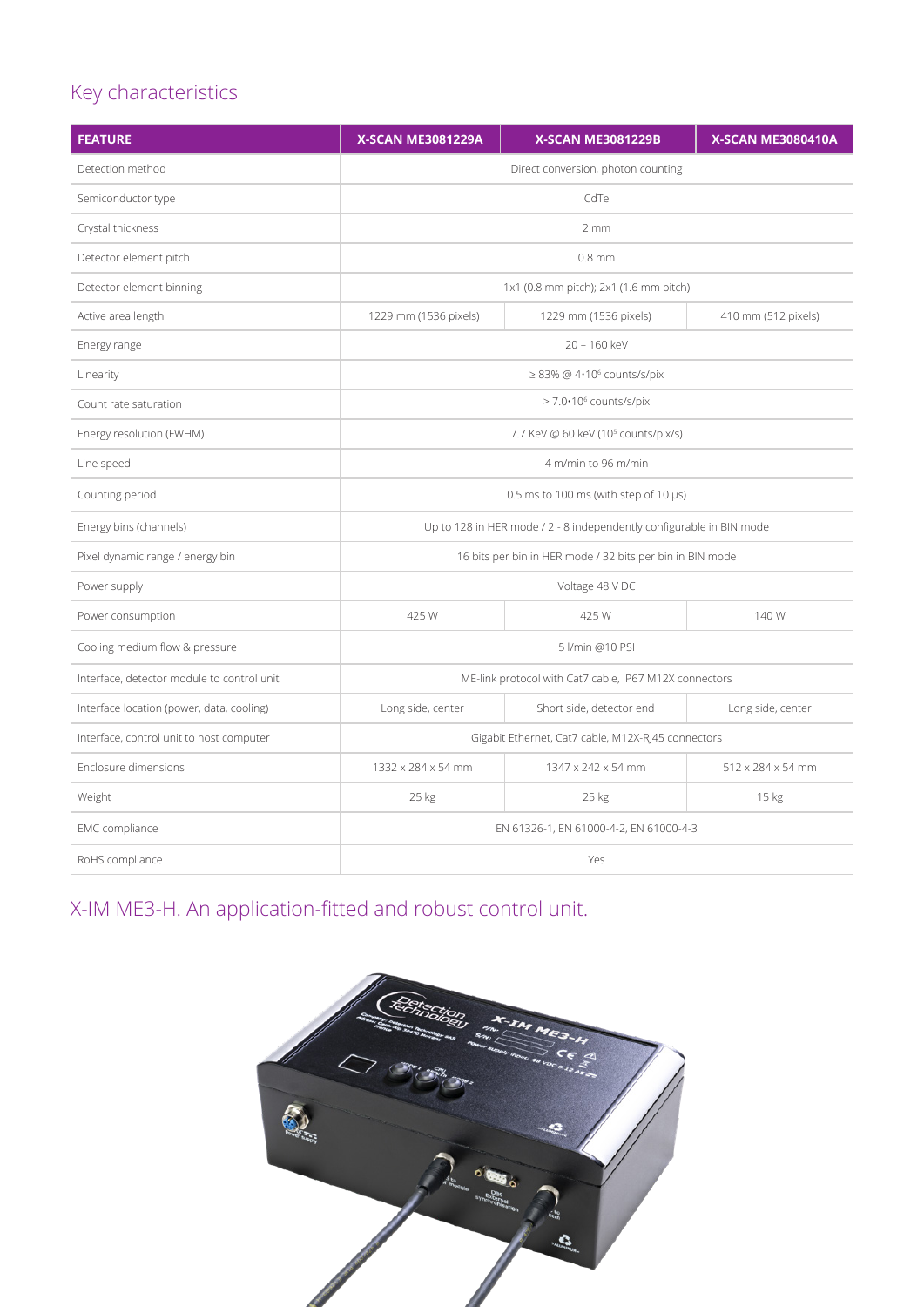# Typical application of an X-Scan ME3 linear detector.





| <b>NO</b>      | <b>NAME</b>                                                                          |
|----------------|--------------------------------------------------------------------------------------|
|                | Closed inspection system cabinet and radiation shielding                             |
| $\mathcal{P}$  | A tray to place object to be inspected (optional)                                    |
| 3              | A conveyor, over which the object is transported across the detector's field-of-view |
| $\overline{4}$ | An X-ray source with a control system                                                |
| 5              | Fan-shaped X-ray beam                                                                |
| 6              | An X-Scan ME3 linear detector array                                                  |
| 7              | An X-IM ME3-H interface module                                                       |
| 8              | A computer equipped with a Giga-bit Ethernet port                                    |
| 9              | Thermal control, chiller or equivalent                                               |

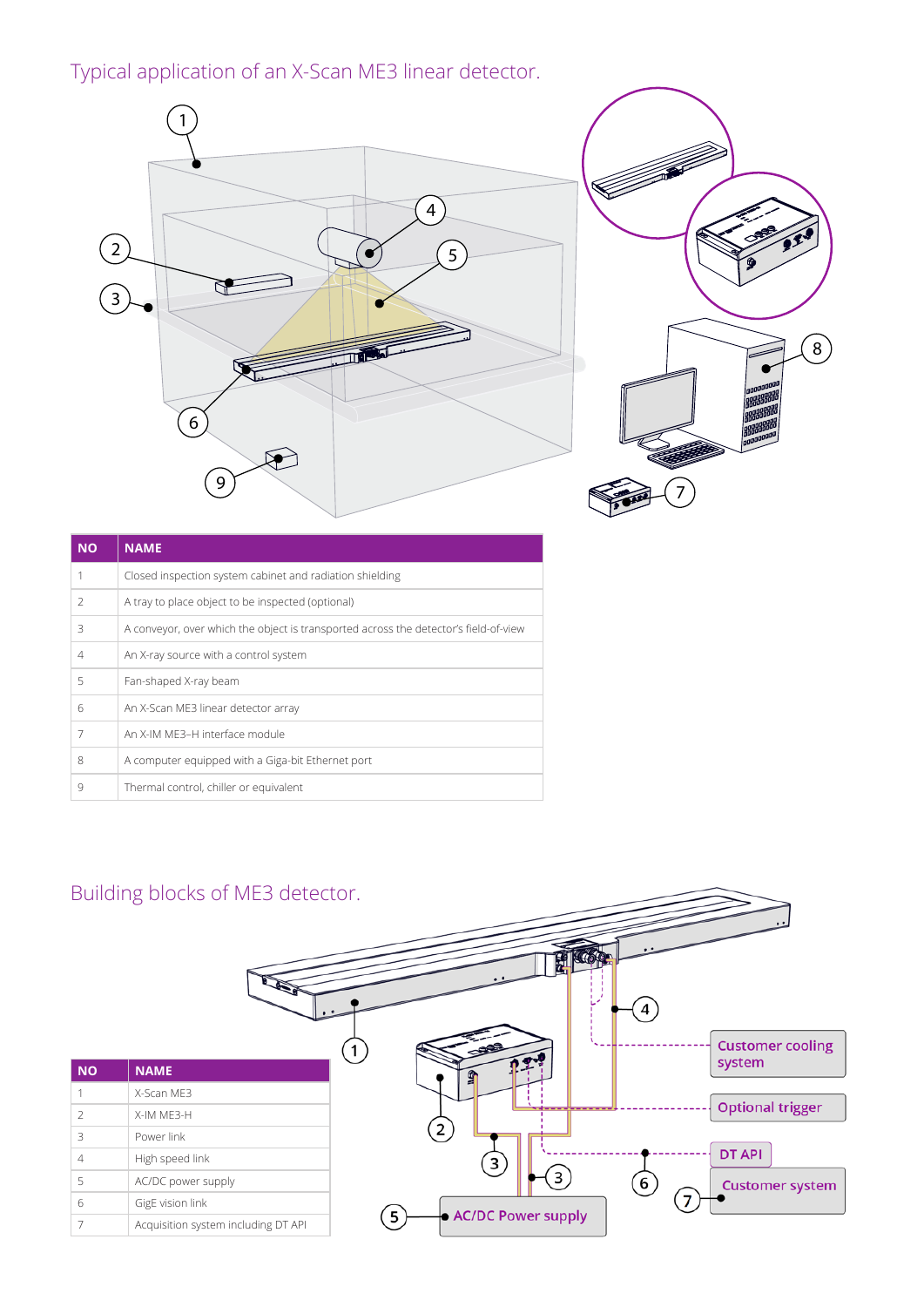

#### X-Scan ME3081229B outline